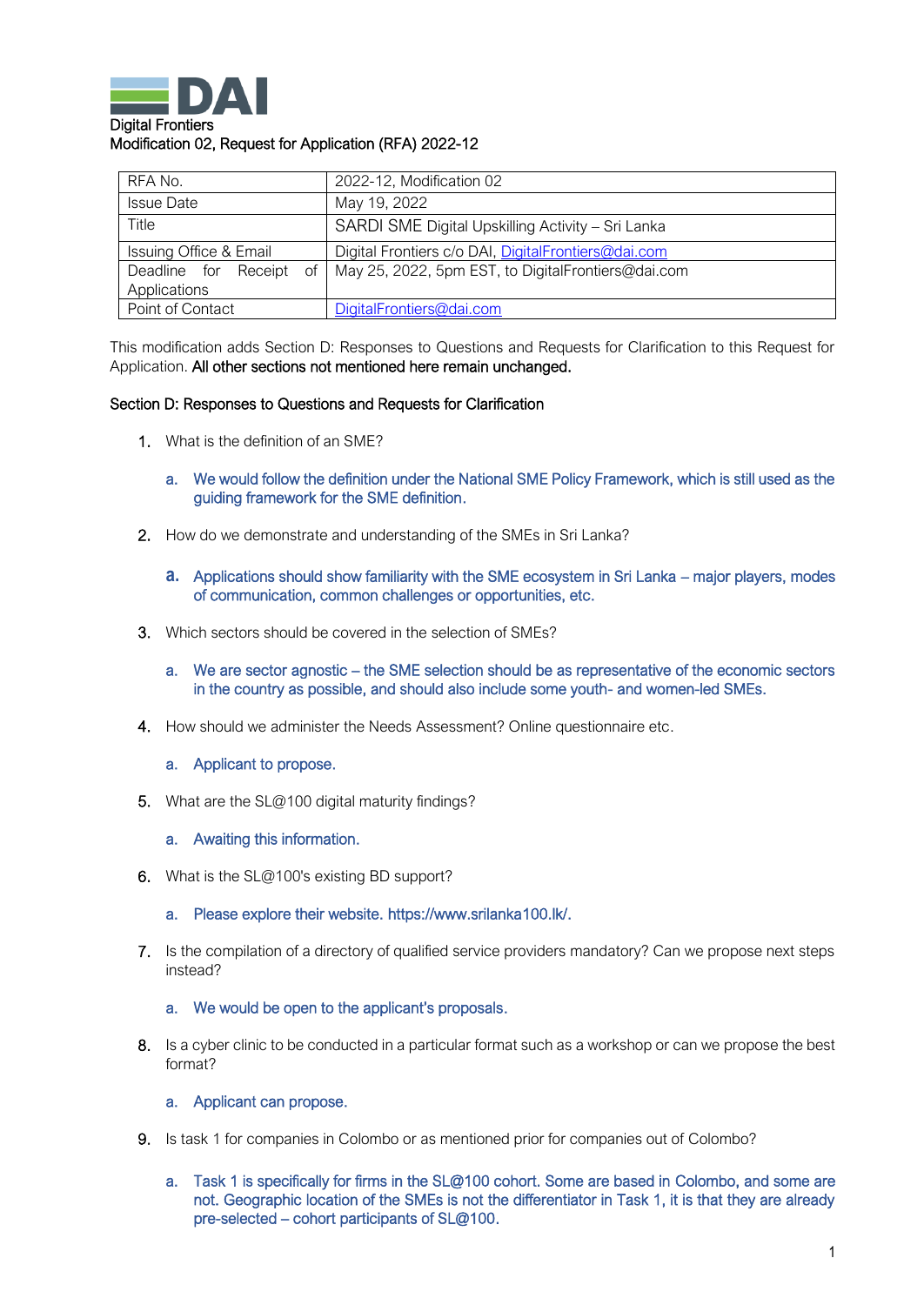- 10. If the task 1 is for companies out of Colombo what is the differentiation between the selected companies of task 1 and task 2?
	- a. See above.
- 11. Is the audience technical vs non-technical staff? Are they management or executive level staff?
	- a. Applicant should propose as part of the training/workshop delivery methodology. We would expect the applicant to know/choose the most suitable audience/recipients of the training.
- 12. Do the webinars need to be live? Can we propose a mix of recorded and live sessions?
	- a. Applicant can propose a format they think would best achieve the outcomes and justify the proposed approach.
- 13. Please define the audience technical vs non-technical? Management vs executive?
	- a. See previous.
- 14. Can we propose the post training evaluation mechanism? Or do you have a preferred mechanism?
	- a. Applicant can propose but would need to be agreed on with SARDI prior to implementation, in order to ensure that the M&E objectives are met.
- 15. Is there a proposed format for the blog?
	- a. Applicant can propose.
- 16. Should this blog be maintained for a period of time? If so how long do you propose?
	- a. No, this is intended to be 1-3 blog posts, not an ongoing series. The blogs may be posted by the contractor or on DAI's platform or both
- 17. 3 relevant past projects that demonstrate the core capabilities required to execute the proposed project/ can this be work we have conducted in this area or does it need to be training and skills development only?
	- a. Applicant can submit examples that would demonstrate capabilities to undertake the type of project in this RFA
- 18. What is the SriLanka@100 project? Where can we get some details of this?
	- a. Please explore their website. https://www.srilanka100.lk
- 19. We would need to know the present project and its status as at now that is implemented by Stax?
	- a. See previous.
- 20. Do you propose a format for the training material which needs tobe developed?
	- a. Applicant can propose and justify.
- 21. Should the training material be only in English?
	- a. Materials should be trilingual.
- 22. Are you looking at any particular qualifications for the team members?
	- a. Team members should meet the qualifications as outlined in the RFA.
- 23. Team must have experience in digital development? What do you mean by this? Please give an example